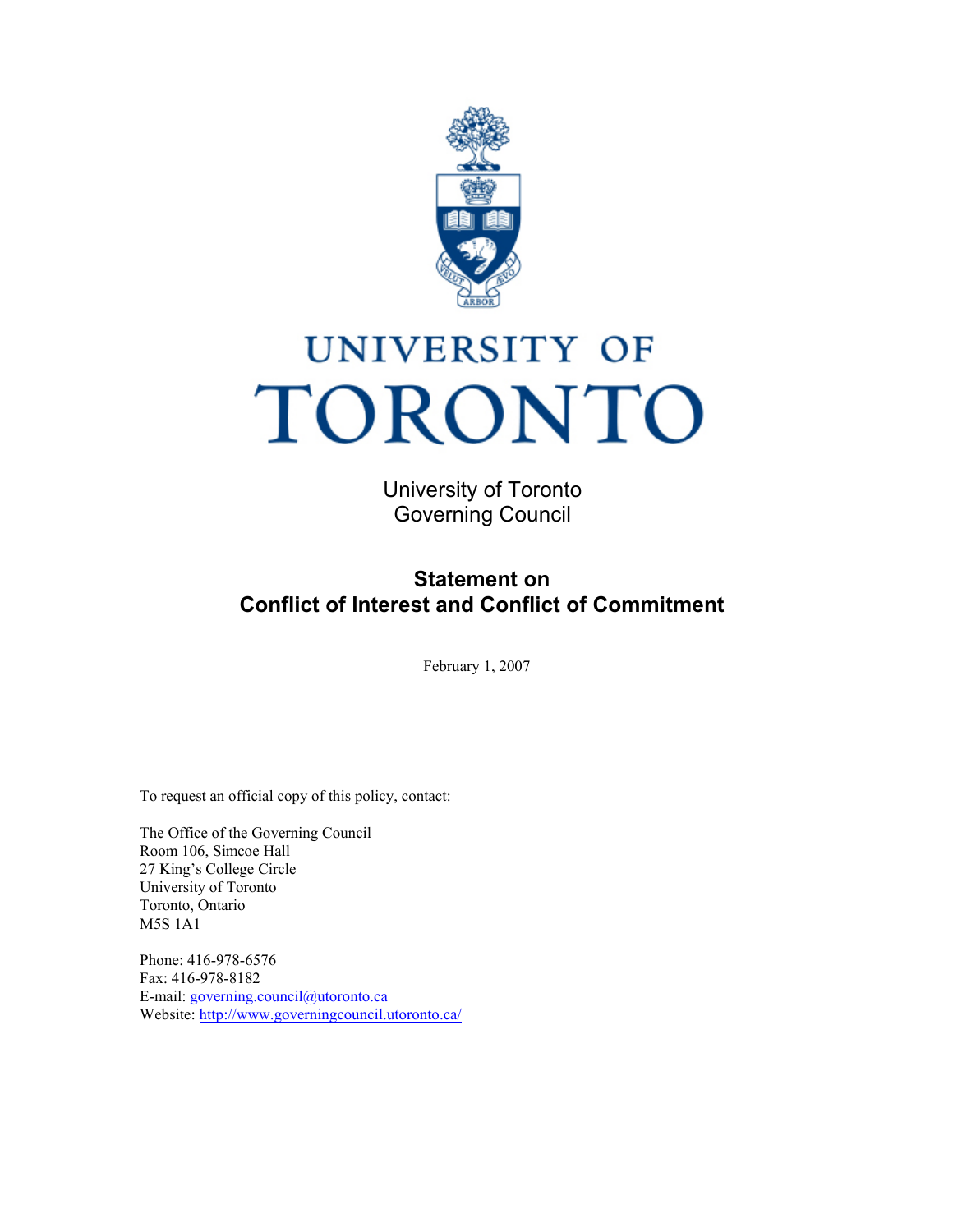## STATEMENT ON CONFLICT OF INTEREST AND CONFLICT OF COMMITMENT

The University of Toronto is dedicated to supporting and fostering research, teaching and learning, conceptualized, conducted and reported in accordance with the highest standards of academic integrity. As a leading public institution, the University recognizes that the public relies on the University and its members to uphold those standards.

These standards include freedom from conflicts of interest and conflicts of commitment as well as transparency in all processes and relationships, ensuring that the public's confidence in the University, and in all activities carried out at the University, is maintained.

Continued growth in the variety and complexity of institutional activities, often conducted in partnership with external entities, has placed a renewed emphasis by funding agencies, the public sector, and the University itself on institutional policies and procedures regarding conflicts of interest and conflicts of commitment.

The following statement affirms the commitment of the University to the identification and management of real and perceived conflicts of interest and conflicts of commitment within a framework defined by the University's academic mission and its fundamental values.

- 1. At the heart of the University lies the commitment to academic freedom, as set out in the University's Statement of Institutional Purpose. Academic freedom is described in the University's Statement on Freedom of Speech and in article 5 of the Memorandum of Agreement between the University of Toronto and the University of Toronto Faculty Association.
- 2. For academic freedom to have vitality, it is critical to encourage and strive for an environment in which academic activities can be undertaken with appropriate regard for the avoidance of conflicts of interest.
- 3. The University's Policy on Conflict of Interest Academic Staff and Policy on Conflict of Interest – Librarians describe conflicts of interest and the procedures to be followed when faculty members and librarians engage in professional work from which they derive supplementary income, and establish procedures for other situations which could give rise to apparent conflicts of interest. Other conflict of interest policies, guidelines and practices govern other employee groups at the University. Some members of the University are also governed by related professional standards. Members who obtain research funding from not-for-profit agencies, or who wish to publish research results in scholarly journals or other publications, may also be guided by the policies of those agencies and publishers.
- 4. The University also expects of its members the highest standards of ethical conduct in every aspect of research, in accordance with the University's Policy on Ethical Conduct in Research. In the spirit of these standards and the principles of intellectual integrity, responsibility and accountability set out in the Statement of Institutional Purpose, ethical conduct necessarily requires the full disclosure and mitigation of actual or perceived conflicts of interest by all members engaged in research. Additionally, the University's policies and procedures with respect to the use of human subjects in research safeguard the rights of those subjects through disclosure of any real or perceived conflicts of interest on the part of the researcher.
- 5. The results of University research are fully disclosable in accordance with the University's Publication Policy. When publishing the finding of research, the Policy on Conflict of Interest – Academic Staff requires faculty members to disclose the source of funding in the publication unless the faculty member has obtained approval to do otherwise. The policies and practices of journals and other publishers may also require disclosure of potential conflicts of interest and the sources of funding for the published research results. These measures safeguard academic integrity and public accountability.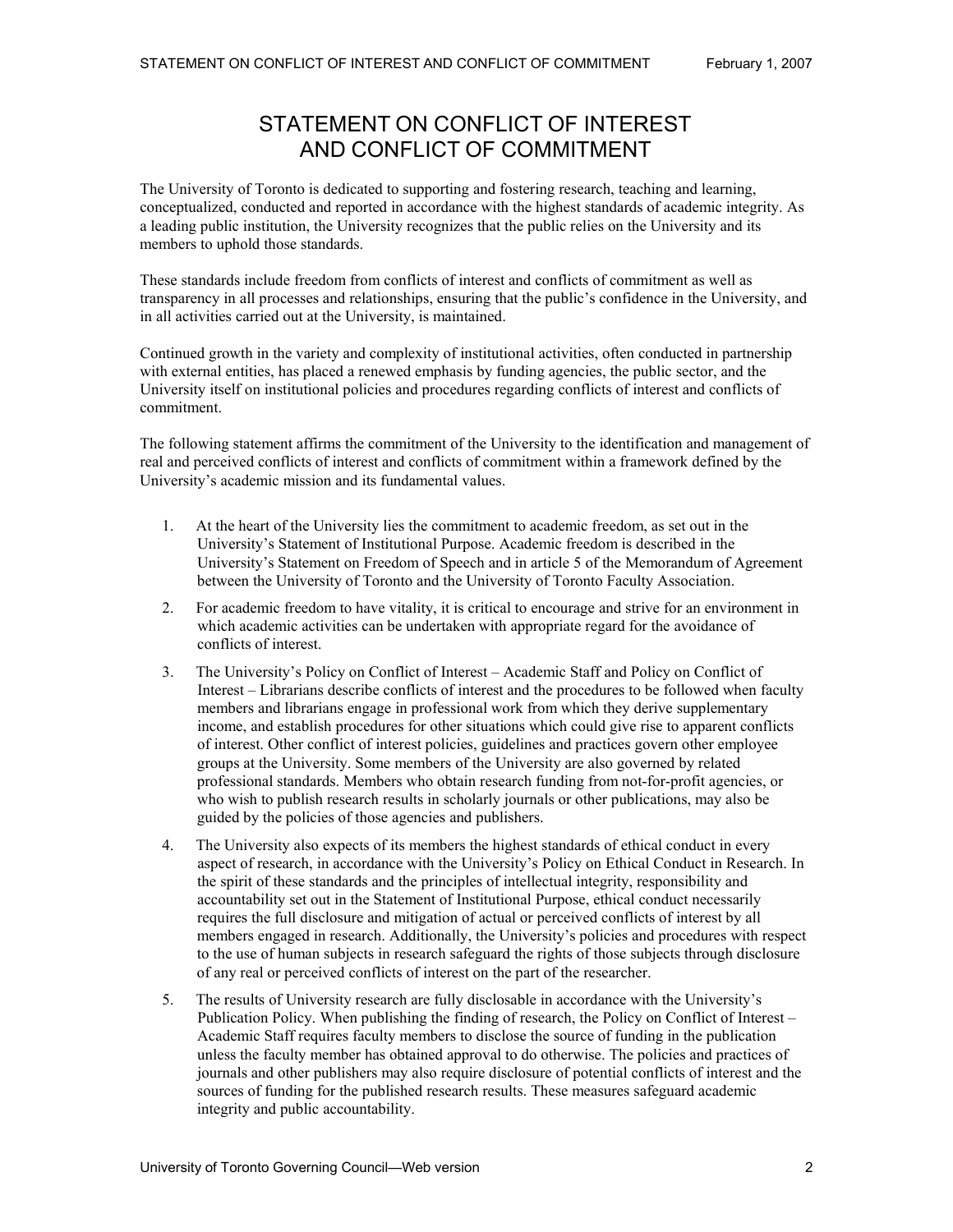- 6. Integrity and honesty in the teaching and learning relationship are also central to the University's mission. Co-operation in all phases of this relationship is threatened when one member of the relationship forsakes respect for the other in favour of self-interest. These are areas in which teacher and student share a common interest and common responsibilities. The University's Code of Behaviour on Academic Matters is concerned with the responsibilities of faculty members and students as they co-operate in all phases of the teaching and learning relationship. Divisional policies and procedures also address the relationship of student and teacher, with a view to minimizing the potential for conflicts of interest and to maximize the benefits to all members in furtherance of the University's educational mandate.
- 7. As an institution in receipt of public funds operating with a high degree of autonomy and selfregulation, the University affirms the importance of financial accountability, the principles of freedom of information and the obligation to conduct its operations as much as possible in ways that are open to public scrutiny. Established University polices and guidelines with respect to financial administration, including procurement, set out procedures for the effective and accountable administration of funds with due regard for the avoidance of conflicts of interest. Further, applicable legislation makes much of the information in the University's records publicly accessible, balancing the interest of transparency with the need for protection of privacy.

Approved by Governing Council on February 1, 2007